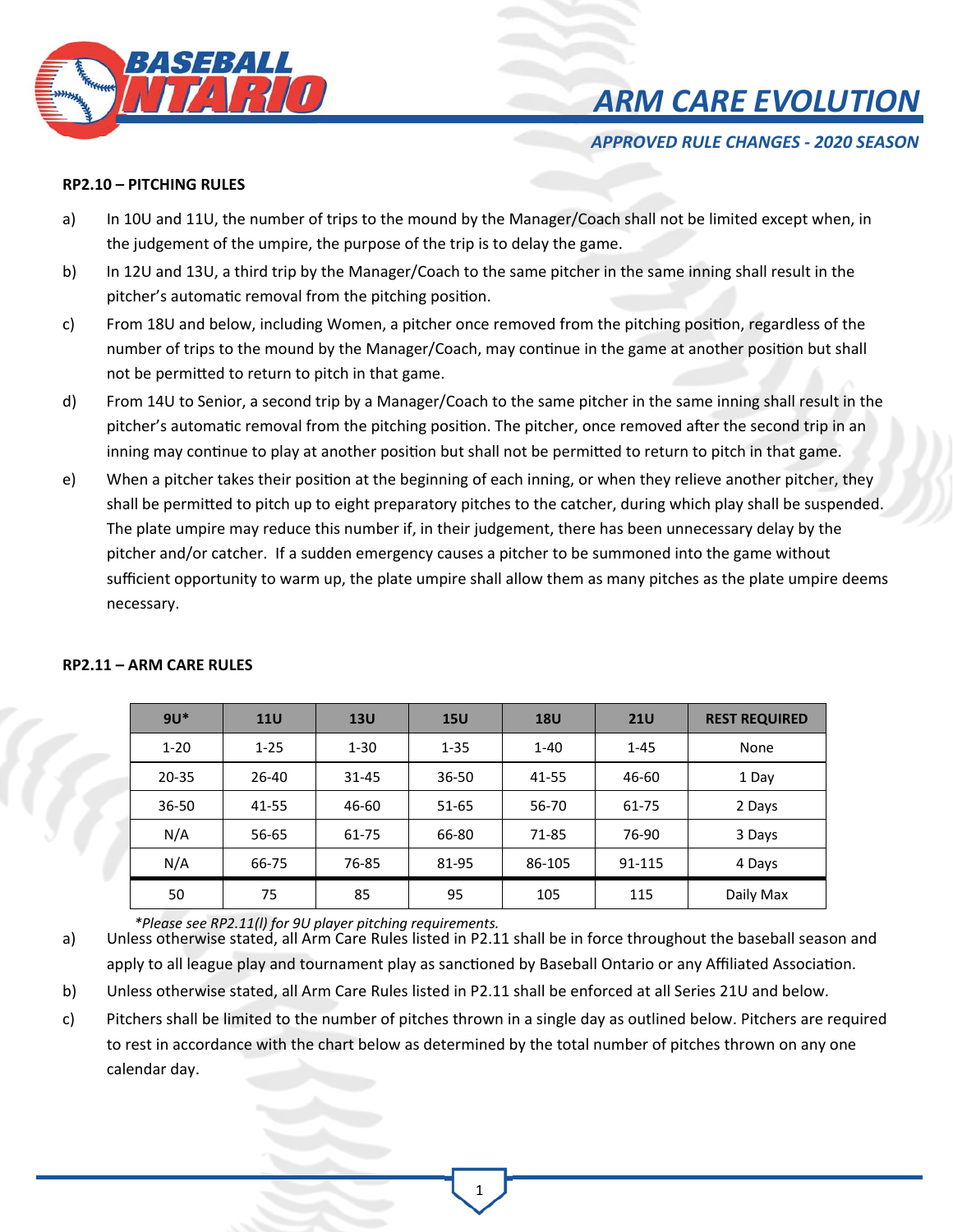

# *ARM CARE EVOLUTION*

## *APPROVED RULE CHANGES ‐ 2020 SEASON*

- d) For the purposes calculating days of rest required, the day after game day is considered Day 1 of the rest period. (ie: If an 11U pitcher throws 27 pitches on Friday, he will be next eligible to pitch again on Sunday).
- e) If a game extends beyond midnight into the next calendar day, any pitches thrown thereafter shall be counted toward the pitch count of the day the game started. If however, the game is suspended for any reason after midnight, when it resumes, any pitches thrown by any pitcher shall be counted toward the new day.
- f) Intentional walks and balks shall count toward the pitcher's pitch count total if a pitch has been thrown.
- g) Players are permitted to pitch in 2 separate games in the same day as long as they do not exceed the maximum number of pitches that requires **no rest** for their age category in the first game of the day. (ie: If an 11U pitcher throws fewer than 25 pitches in the first game, the player may pitch in a second game.) No player is permitted to pitch in more than 2 games per day regardless of the number of pitches thrown.
- h) No player may exceed the daily maximum for their age category in any two day period. If a player pitches in two games in a day or on two consecutive days, their rest required shall be calculated using the combined total of the number of pitches thrown.

*Ex1: 21U player throws 45 pitches on Friday in a tournament (no rest required). That pitcher is permitted to pitch again on Saturday to a maximum of 70 pitches.*

*Ex2: In the same scenario as Ex1, the total number of pitches thrown are added together to determine days rest. If the player threw 45 pitches on Friday and 70 pitches on Saturday, the pitcher must rest for 4 days and is next eligible to pitch on Thursday.*

- i) Pitchers will be permitted to complete the at-bat of the batter they are facing when their Daily Maximum pitch limit has been reached for that calendar day but must be removed immediately after (i) the batter is retired, or (ii) the batter becomes a runner, or (iii) the third out of the inning is made.
- j) The total number of pitches thrown by an ambidextrous pitcher shall be charged toward their pitch count regardless of which arm(s), or combination thereof, the pitcher uses to throw.
- j) No player may pitch on three consecutive days unless their total pitch count for the three days does not exceed the number of pitches where no rest is required for that age category. A pitcher may not pitch on 4 consecutive days regardless of pitch count.
- k) Once removed from the pitching position, a player may not catch for the remainder of the day.
- l) Any player who is playing in a series higher than their age appropriate series shall be restricted to the pitch count limitations and required rest periods applicable to the age of the player, provided the following:
	- (i) 9U aged players who are called-up to play on a 10U or 11U team are not permitted to pitch.

(ii) 9U aged players who are rostered to a 10U or 11U team shall be permitted to pitch with the following limitations:

- 0 Days Rest: 1‐20 Pitches
- 1 Day Rest: 20‐35 Pitches
- 2 Days Rest: 36‐50 Pitches
- Daily Maximum: 50 Pitches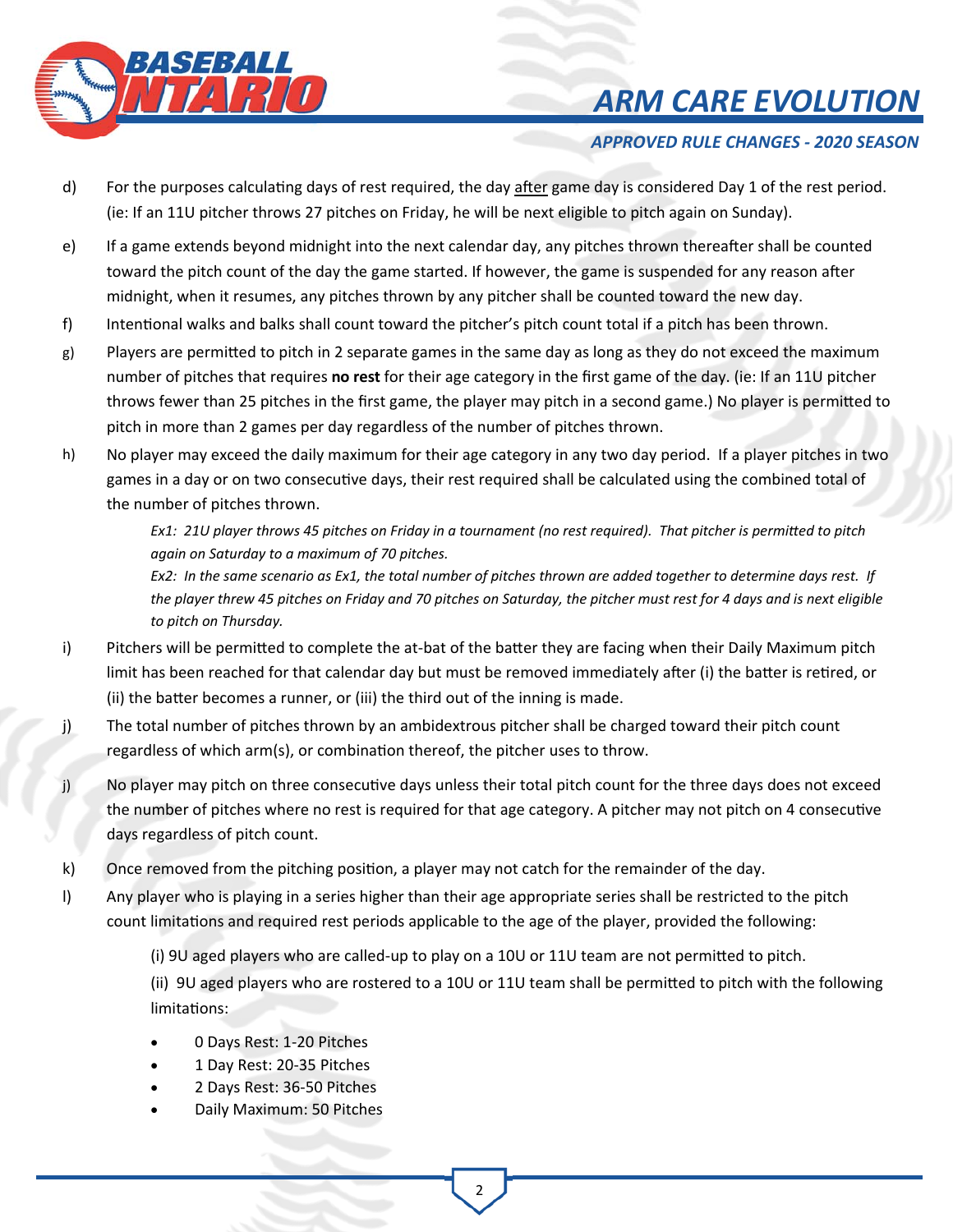



*APPROVED RULE CHANGES ‐ 2020 SEASON* 

- m) Penalty: For violation of any Arm Care rules as prescribed in RP2.11(c) to (I), the Manager is ejected and the game is immediately forfeited. The Manager shall receive a one game automatic suspension. If a pitcher throws during their mandatory days rest period in violation of RP2.11(c), the pitcher's maximum days rest period will reset to the maximum rest period of 4 days from the second appearance.
- n) In the event that a player pitches on a required rest day and the violation is not caught until after the game, the player shall be required to rest 4 complete days from the day he/she last pitched and the Manager will receive an automatic two game suspension.
- o) Any player who is playing in a series higher than their age must be identified on the lineup card. Any underage player not identified on the lineup card is ineligible to pitch. Should any such unidentified underage player pitch, the pitcher shall be removed from the pitching position and the Manager ejected.
- p) When a player reaches their Daily Maximum pitch count, the manager or coach may remove the pitcher from the pitching position immediately without penalty, regardless of the number of trips already charged to the pitcher during the inning or at‐bat.
- q) During league play, the home team shall designate an official pitch counter for their team who shall be responsible for tracking the pitches of both teams.
- r) During OBA sanctioned tournament play, the host shall designate an official pitch counter for each game. The host may designate participating teams as the official pitch counter at their discretion.
- s) The official pitch counter must provide the current pitch count upon request by either manager or the umpire.
- t) The official pitch counter shall inform the plate umpire when a pitcher has delivered their Daily Maximum pitch count. The plate umpire shall inform the manager that the pitcher must be removed, (i) immediately if the Daily Maximum threshold has been reached at the end of an at-bat, or (ii) following the completion of the at-bat or inning, subject to RP2.11(h).

*Note: Failure by the Official Pitch Counter to inform the plate umpire of a pitcher reaching their Daily Maximum pitch count does not relieve the Manager of their responsibility to know the pitch count and remove the pitcher.* 

**Penalty:** Failure to remove the pitcher with no notification by the Official Pitch Counter will result in the *manager's immediate ejection and the pitcher shall be removed from the pitching position immediately* and will not be permitted to complete the at-bat. This will be treated as an emergency situation and the *incoming pitcher shall receive as many warm‐up pitches as the plate umpire deems necessary.* 

u) During league play, the Manager (or designate) shall record the number of pitches thrown for each of their team's players within 24 hours (or before the start of the next game, whichever is earlier) of the game's start time using the OBA Pitch Count Tracker. During tournament play, pitch counts must be entered within 1 hour following the end of the game (or before the start of the next game, whichever is earlier) by the home team Manager (or designate).